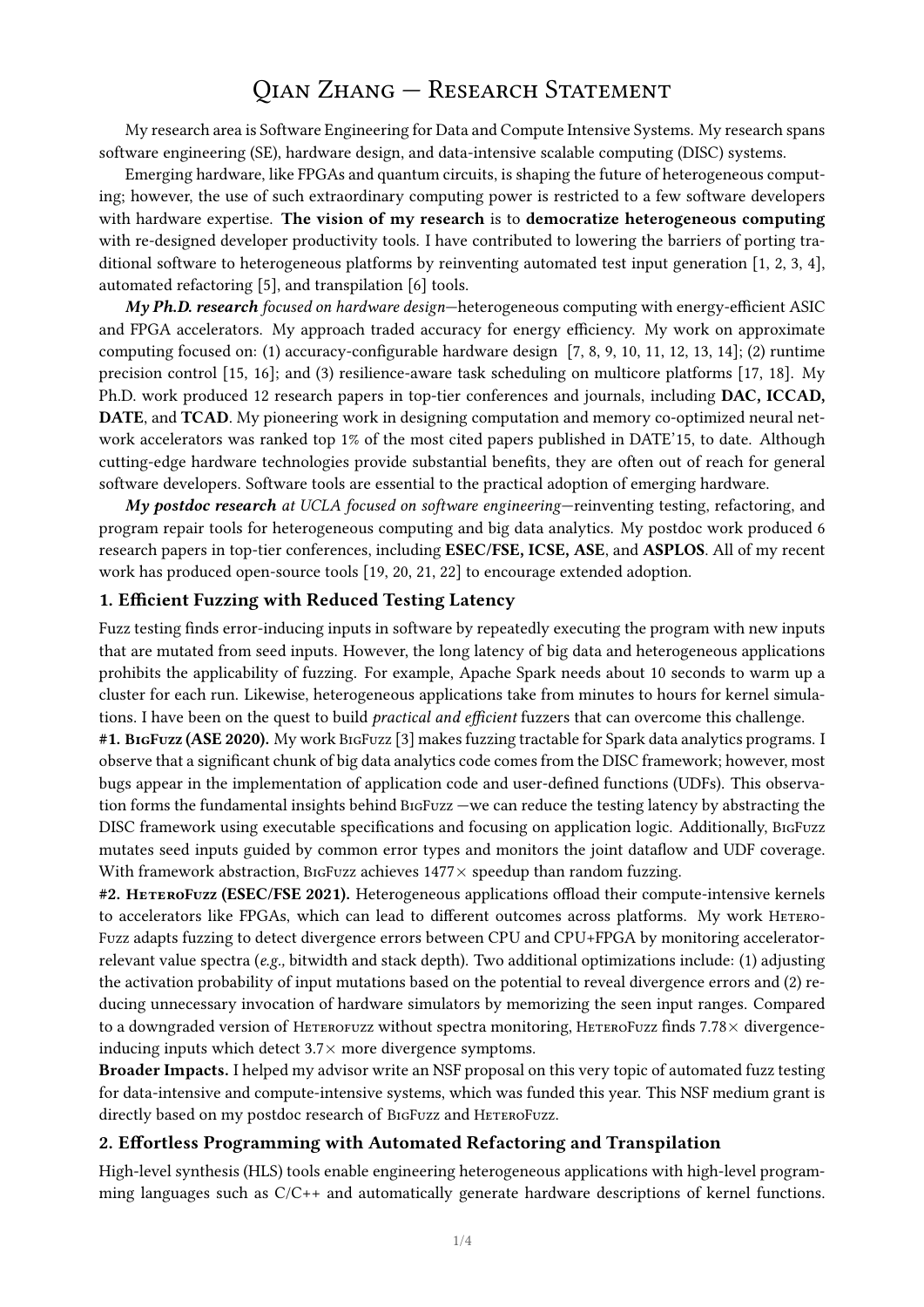While HLS tools take kernel code in C variants, a developer must perform a substantial amount of manual refactoring to make it *synthesizable* and *efficient*. These efforts are often tedious and error-prone. To address this challenge, I have worked on automated refactoring of HLS-C programs [5] and automated transpilation from C to HLS-C [6].

#1. HETEROREFACTOR (ICSE 2020). My work HETEROREFACTOR [5] expands the automated refactoring in SE to ease the process of creating synthesizable and efficient FPGA circuits using HLS. The key insight behind this work is to optimize FPGA kernels by leveraging dynamic input characteristics. HETEROREFACTOR collects dynamic invariants over sample inputs and maps the invariants to three kinds of HLS optimizations: (1) recursion transformation for synthesizability, (2) integer bit optimization, and (3) floating-point tuning with a probabilistic guarantee. HeteroRefactor achieves up to 83% BRAM reduction, 61% Flip-Flop reduction, 39% Lookup Table reduction, and 52% DSP reduction with no human effort required.

#2. HETEROGEN (ASPLOS 2022). My work HETEROGEN [6] transpiles a C/C++ program to its equivalent HLS-C version. The insight is to leverage search-based program repair for legacy code rewriting. HETERO-Gen also generates tests to ensure behavior preservation and expedites the exploration with dependencebased search. Its auto-generated inputs provide 2.7× coverage than pre-existing tests. Dependence-based search contributes to  $35\times$  speedup than random search-based repair exploration.

Broader Impacts. This line of research is a part of the Intel/NSF CAPA project collaborating with people from the SE/PL community and the computer design automation community. My work is the first attempt to adapt dynamic invariant analysis and automated software repair to the hardware design domain.

## 3. Differential Testing for Quantum Software Stacks

QDiff (ASE 2021). A quantum computer is another silicon alternative that serves as a hardware accelerator. I mentored and collaborated with a Ph.D. student Jiyuan Wang in my group to design ODIFF for testing quantum language constructs, compilers, and backend simulators. It has three innovations: (1) quantum-specific program variant generation; (2) outcome comparison based on K-S test; and (3) circuit filtering based on static characteristics (e.g., circuit depth). Quantum hardware is in its imperfection; understanding different outcomes across a QSS can help construct a robust quantum ecosystem in the future.

## Future Work

In the long term, my research aims to create a subfield of software engineering for distributed, heterogeneous hardware enabled cloud platforms that reinvents existing software tools and a system runtime for the new area of heterogeneity-enabled clouds. In the short term, I will investigate:

Interactive Human-in-the-Loop Design Space Exploration. Source code performance tuning is a key component of HLS programming, known as design space exploration. I propose to investigate a guided exploration to expedite the tuning process. The hypothesis is that an interactive visualization that lets a human designer decide the next set of configuration choices may outperform a fully automatic exploration. The proposed research will solicit users' guidance for early rejection of design choices, demonstrating an exciting interdisciplinary direction between SE, HCI, and hardware.

Offloading Runtime for Heterogeneous Applications. Offloading arbitrary inputs to hardware accelerators can lead to runtime errors and performance degradation. I propose to investigate runtime selective offloading with test generation and guard synthesis. The hypothesis is that correctness, performance, and resources are input data dependent. To this end, we will generate inputs to expose different features ( $e.g.,$ sparsity and graph connectivity), extract predicates on those input features as guard conditions, and selectively offload real-world inputs to hardware for ensuring correctness and improving performance.

Application-Level Interactive Performance Debugging. Performance debugging is a daunting task in heterogeneous systems—lacking tools to reflect unexpected stalls at hardware level to application code. I propose to investigate a high-level interactive performance debugging tool with on-demand code instrumentation and performance monitoring. The proposed tool lets users formulate a performance query in a domain-specific language and automatically inserts corresponding code for simulation and monitoring.

The success of my research will significantly reduce the cost of developing, debugging, and optimizing heterogeneous applications for typical software developers.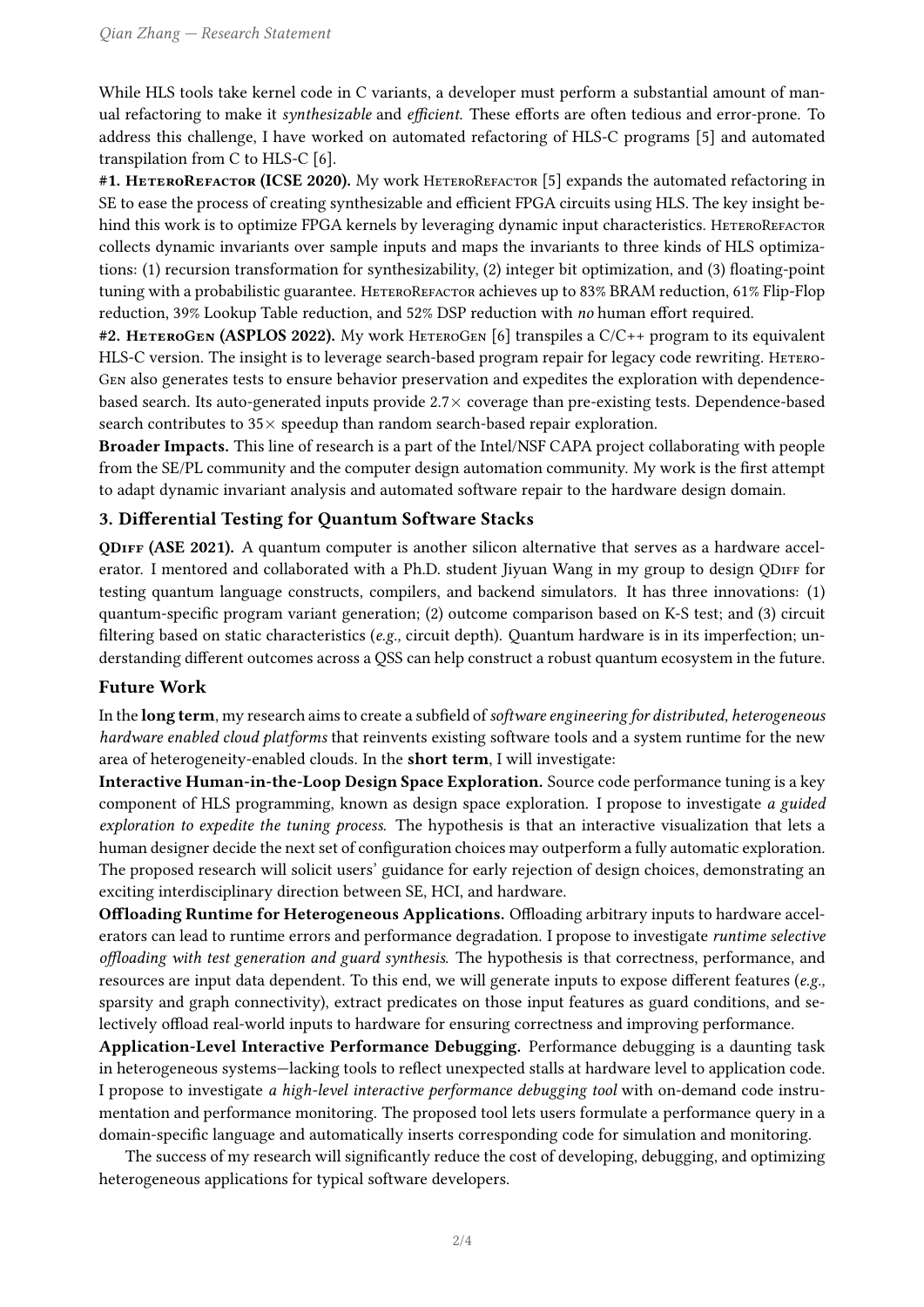## References

- [1] Qian Zhang, Jiyuan Wang, and Miryung Kim. "HeteroFuzz: Fuzz Testing to Detect Platform Dependent Divergence for Heterogeneous Applications". In: Proceedings of the 29th ACM Joint Meeting on European Software Engineering Conference and Symposium on the Foundations of Software Engineering (ESEC/FSE). Athens, Greece, 2021.
- [2] Jiyuan Wang, **Qian Zhang**, Guoqing Harry Xu, and Miryung Kim. "ODiff: Differential Testing of Quantum Programming Frameworks". In: Proceedings of The 36th IEEE/ACM International Conference on Automated Software Engineering (ASE). 2021.
- [3] Qian Zhang, Jiyuan Wang, Muhammad Ali Gulzar, Rohan Padhye, and Miryung Kim. "BigFuzz: Efficient Fuzz Testing for Data Analytics Using Framework Abstraction". In: Proceedings of The 35th IEEE/ACM International Conference on Automated Software Engineering (ASE). 2020.
- [4] Qian Zhang, Jiyuan Wang, Muhammad Ali Gulzar, Rohan Padhye, and Miryung Kim. "Efficient Fuzz Testing for Apache Spark Using Framework Abstraction". In: 2021 IEEE/ACM 43rd International Conference on Software Engineering: Companion Proceedings (ICSE-Companion). 2021.
- [5] Jason Lau\*, Aishwarya Sivaraman\*, Qian Zhang\*, Muhammad Ali Gulzar, Jason Cong, and Miryung Kim. "HeteroRefactor: refactoring for heterogeneous computing with FPGA". In: Proceedings of the ACM/IEEE 42nd International Conference on Software Engineering (ICSE). (\*Equal first authors). 2020.
- [6] Qian Zhang, Jiyuan Wang, Guoqing Harry Xu, and Miryung Kim. "HeteroGen: Transpiling C to Heterogeneous HLS Code with Automated Test Generation and Program Repair". In: Proceedings of the 27th ACM International Conference on Architectural Support for Programming Languages and Operating Systems (ASP-LOS). 2022.
- [7] Qian Zhang and Qiang Xu. "Approxit: A quality management framework of approximate computing for iterative methods". In: IEEE Transactions on Computer-Aided Design of Integrated Circuits and Systems (TCAD) (2020).
- [8] Zhaohui Zhang, Haichao Zhu, and **Qian Zhang**. "ARSketch: Sketch-Based User Interface for Augmented Reality Glasses". In: Proceedings of the 28th ACM International Conference on Multimedia (ACM MM). 2020.
- [9] Qian Zhang, Feng Yuan, Rong Ye, and Qiang Xu. "Approxit: An approximate computing framework for iterative methods". In: Proceedings of the 51st Annual Design Automation Conference (DAC). 2014.
- [10] Qian Zhang, Ting Wang, Ye Tian, Feng Yuan, and Qiang Xu. "ApproxANN: An approximate computing framework for artificial neural network". In: 2015 Design, Automation & Test in Europe Conference & Exhibition (DATE). 2015.
- [11] Qian Zhang, Ye Tian, Ting Wang, Feng Yuan, and Qiang Xu. "Approxeigen: An approximate computing technique for large-scale eigen-decomposition". In: 2015 IEEE/ACM International Conference on Computer-Aided Design (ICCAD). 2015.
- [12] Ye Tian, Qian Zhang, Ting Wang, and Qiang Xu. "Lookup table allocation for approximate computing with memory under quality constraints". In: 2018 Design, Automation & Test in Europe Conference & Exhibition (DATE). 2018.
- [13] Ye Tian, Ting Wang, Qian Zhang, and Qiang Xu. "ApproxLUT: A novel approximate lookup table-based accelerator". In: 2017 IEEE/ACM International Conference on Computer-Aided Design (ICCAD). 2017.
- [14] Ye Tian, Qian Zhang, Ting Wang, Feng Yuan, and Qiang Xu. "ApproxMA: Approximate memory access for dynamic precision scaling". In: Proceedings of the 25th edition on Great Lakes Symposium on VLSI (GVLSI). 2015.
- [15] Ting Wang, Qian Zhang, and Qiang Xu. "ApproxQA: A unified quality assurance framework for approximate computing". In: Design, Automation & Test in Europe Conference & Exhibition (DATE). 2017.
- [16] Ting Wang, Qian Zhang, Nam Sung Kim, and Qiang Xu. "On effective and efficient quality management for approximate computing". In: Proceedings of the 2016 International Symposium on Low Power Electronics and Design (ISLPED). 2016.
- [17] Qian Zhang, Ting Wang, and Qiang Xu. "On resilient task allocation and scheduling with uncertain quality checkers". In: 2017 22nd Asia and South Pacific Design Automation Conference (ASP-DAC). 2017.